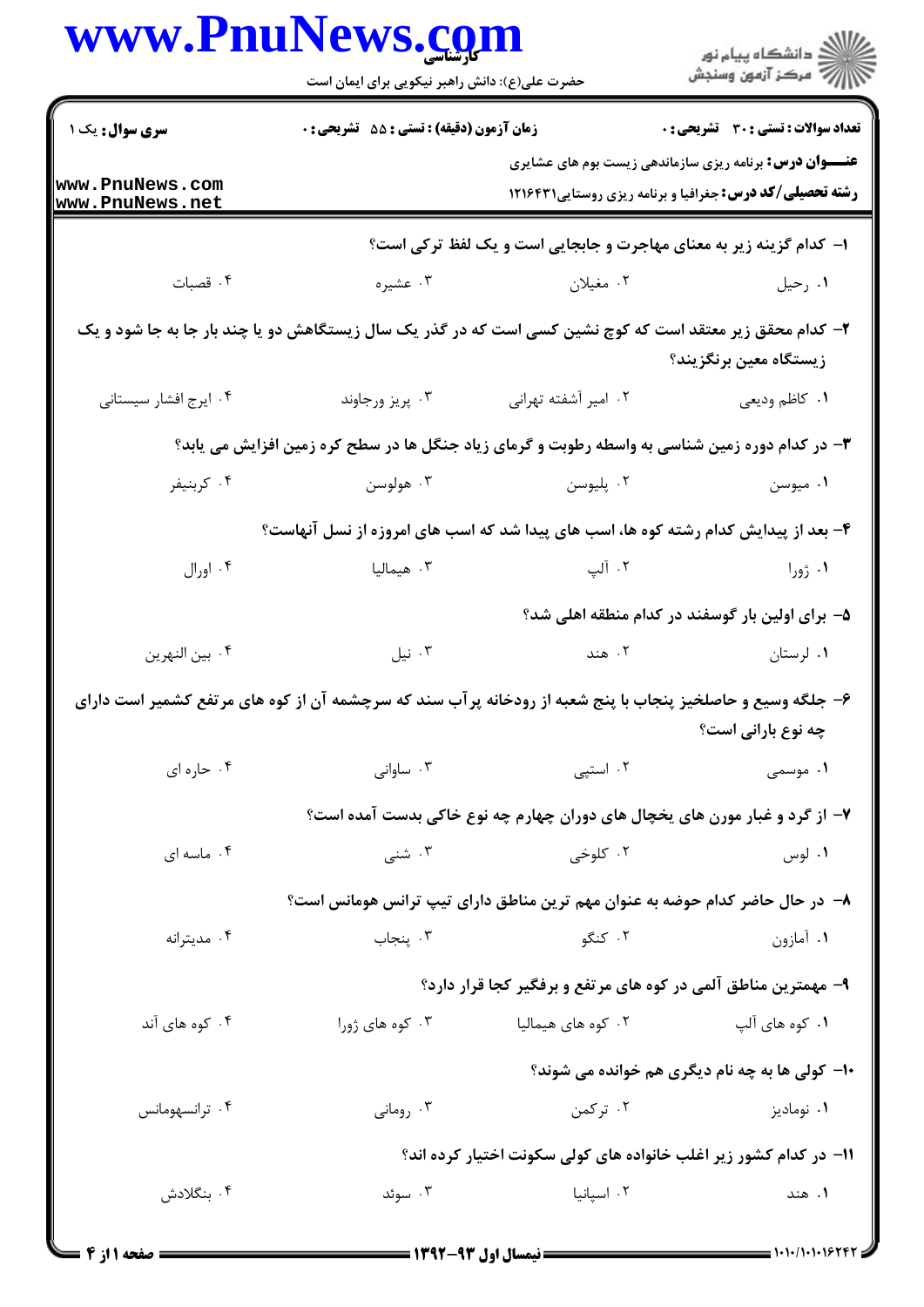| www.PnuNews.com               | حضرت علی(ع): دانش راهبر نیکویی برای ایمان است |             | ڪ دانشڪاه پيام نور<br>ر∕⊂ مرڪز آزمون وسنڊش                                                                                                                                                                                     |
|-------------------------------|-----------------------------------------------|-------------|--------------------------------------------------------------------------------------------------------------------------------------------------------------------------------------------------------------------------------|
|                               | زمان آزمون (دقیقه) : تستی : 55 تشریحی : 0     |             | تعداد سوالات : تستي : 30 ٪ تشريحي : 0                                                                                                                                                                                          |
|                               |                                               |             | <b>عنـــوان درس:</b> برنامه ریزی سازماندهی زیست بوم های عشایری<br><b>رشته تحصیلی/کد درس:</b> جغرافیا و برنامه ریزی روستایی1۲۱۶۴۳۱                                                                                              |
|                               |                                               |             | ۱۲– در این نوع ترانس هومانس، گله داران علاوه بر استفاده از مراتع بهاره و پاییزه و مراتع زمستانی و تابستانی، گاهی اوقات<br>اقامت تابستانی خود را در کوهستان قطع کرده به مناطق دیگر که به دلایل آب و هوایی دارای مراتع غنی هستند |
|                               |                                               |             | گوسفندان خود را به چرا می برند؟                                                                                                                                                                                                |
| ۰۲ ترانس هومانس مرکب          |                                               |             | ٠١ ترانس هومانس مختلط                                                                                                                                                                                                          |
| ۰۴ ترانس هومانس کوچک          |                                               |             | ۰۳ ترانس هومانس حدفاصل                                                                                                                                                                                                         |
|                               |                                               |             | ۱۳- در کدام دوره زمین شناسی رسوبات دریایی تتیس در محل زاگرس به طور هم شیب روی رسوبات کر تاسه قرار گرفت؟                                                                                                                        |
| ۰۳ چهارم                      |                                               | ۰۲ دوم      | ۰۱ اول                                                                                                                                                                                                                         |
|                               |                                               |             | ۱۴– در شهر رامهرمز چه نوع اقلیمی حمکفرماست؟                                                                                                                                                                                    |
| ۰۳ گرم                        | ۰۲ معتدل کوهستانی                             |             | ۰۱ معتدل مرطوب                                                                                                                                                                                                                 |
|                               |                                               |             | ۱۵– کدامیک از مناطق زیر از نظر تضاد آب و هوایی در مقابل جلگه مغان قرار دارند؟                                                                                                                                                  |
| ۰۲ قله سهند                   |                                               |             | ۰۱ سبلان و مشکین شهر                                                                                                                                                                                                           |
| ۰۴ دشت های گاوخونی و مسیله    |                                               |             | ۰۳ دشت های قزوین و هشتگرد                                                                                                                                                                                                      |
|                               |                                               |             | ۱۶- کدام ایل زیر به دو ایل عمده ی هفت لنگ و چهارلنگ تقسیم شده است؟                                                                                                                                                             |
| ۰۳ شاهسون ها                  | ۰۲ بختیاری ها                                 |             | ۰۱ بلوچ ها                                                                                                                                                                                                                     |
|                               |                                               |             | ۱۷– کوچک ترین واحد اجتماعی در سلسله ساختمان سنتی ایل که از چند خانوار خویشاوند تشکیل می گردد چه نام دارد؟                                                                                                                      |
| ۰۳ طايفه                      |                                               | ۰۲ ایل بیگی | ۰۱ بیله                                                                                                                                                                                                                        |
|                               |                                               |             | ۱۸− بدترین چراگاه ها برای چرای کدام حیوان قابل استفاده است؟                                                                                                                                                                    |
| ۰۳ بز                         |                                               | ۰۲ شترمرغ   | ۰۱ گاو                                                                                                                                                                                                                         |
|                               |                                               |             | ۱۹- در کشور سوئیس چند درصد اراضی به مرتع، چمنزار و مزارع علوفه اختصاص دارد؟                                                                                                                                                    |
| ۵۰ .۳ درصد                    |                                               | ۰۲ ۸۵ درصد  | ۰۱ ۱۵ درصد                                                                                                                                                                                                                     |
|                               |                                               |             |                                                                                                                                                                                                                                |
|                               |                                               |             | ۲۰- مهم ترین موردی که می تواند کمک موثری به تولیدات دامی ایل بکند کدام است؟                                                                                                                                                    |
| ۰۲ اعزام مامورین سیار بهداشتی |                                               |             | ۰۱ شرکت های تعاوتی                                                                                                                                                                                                             |
| ۰۴ اصلاح نژاد                 |                                               |             | ۰۳ احداث جاده                                                                                                                                                                                                                  |

 $\blacksquare$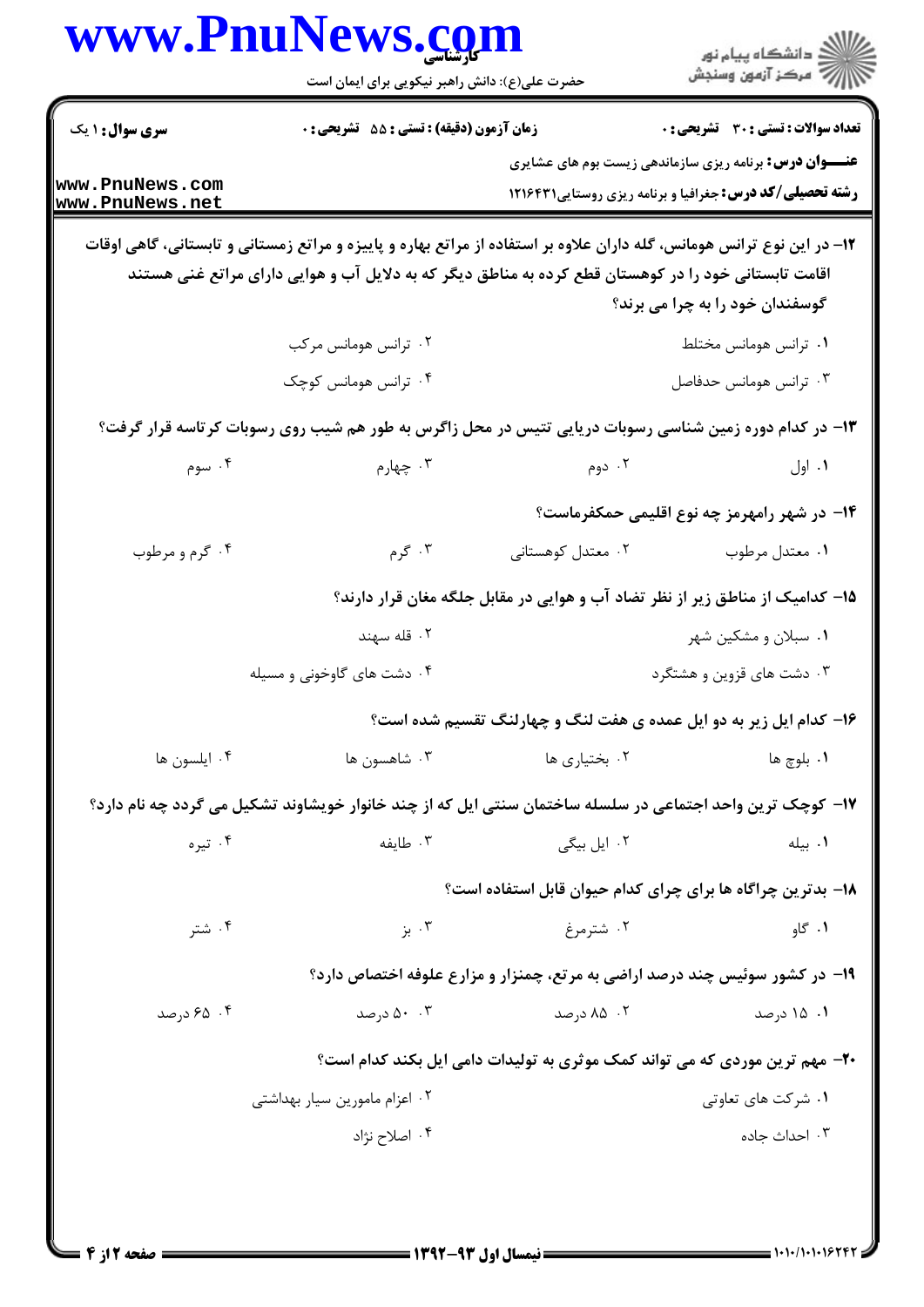| www.PnuNews.com                    | حضرت علی(ع): دانش راهبر نیکویی برای ایمان است                                                                             |              | ڪ دانشڪاه پيا <sub>م</sub> نور<br><i>آ</i> 7 مرڪز آزمون وسنڊش                                                                     |  |
|------------------------------------|---------------------------------------------------------------------------------------------------------------------------|--------------|-----------------------------------------------------------------------------------------------------------------------------------|--|
| <b>سری سوال :</b> ۱ یک             | زمان آزمون (دقیقه) : تستی : 55 آتشریحی : 0                                                                                |              | تعداد سوالات : تستي : 30 ٪ تشريحي : 0                                                                                             |  |
| www.PnuNews.com<br>www.PnuNews.net |                                                                                                                           |              | <b>عنـــوان درس:</b> برنامه ریزی سازماندهی زیست بوم های عشایری<br><b>رشته تحصیلی/کد درس:</b> جغرافیا و برنامه ریزی روستایی1۲۱۶۴۳۱ |  |
|                                    |                                                                                                                           |              | <b>۲۱</b> - منطقه ترکمن صحرا از رسوبات آبرفتی کدام دوران انباشته شده است؟                                                         |  |
| ۰۴ قبل از دوران اول                | ۰۳ چهارم                                                                                                                  | ۰۲ دوم       | ۰۱ اول                                                                                                                            |  |
|                                    | ۲۲– کدام قوم همزمان با حمله چنگیز در حوزه وسیعی از ترکستان و دشت قیچان می زیستند؟                                         |              |                                                                                                                                   |  |
| ۰۴ برموس                           | ۰۳ توکو                                                                                                                   | ۰۲ اوغز      | ۰۱ امبری                                                                                                                          |  |
|                                    | ۲۳– ترکمن ها که مهمترین اقلیت جمعیت این حدود و مشخص ترین گروه نژادی در ایران به شمار می روند از کجا به ایران آمده         |              | اند؟                                                                                                                              |  |
| ۰۴ شرق آسیا                        | ۰۳ آسیای مرکزی                                                                                                            | ۰۲ خاورمیانه | ۰۱ قفقاز                                                                                                                          |  |
|                                    | ۲۴- هر یک از خانواده های ترکمن در یک آلاچیق گرد و نمد پوش به سر می برند که بدون تغییر عمده در تمام آسیای میانه            |              | دیده می شود، این آلاچیق چه نام دارد؟                                                                                              |  |
| ۰۴ تکه                             | ۰۳ چاروا                                                                                                                  | ۰۲ اوی       | ۰۱ بنه                                                                                                                            |  |
|                                    |                                                                                                                           |              | ۲۵– قسمت عمده ترکمن های ایران را کدام طایفه تشکیل می دهد؟                                                                         |  |
| ۰۴ آتابای                          | ۰۳ گوگلان ها                                                                                                              | ۰۲ يموت ها   | ۰۱ تکه ها                                                                                                                         |  |
|                                    | ۲۶- این طایفه از ترکمن ها در شمال گنبد در بخشی به همین نام که تا بجنورد ادامه دارد، سکنی دارند و از دیر باز به کشاورزی    |              | می پردازند؟                                                                                                                       |  |
| ۰۴ جعفرباي                         | ۰۳ گوگلان ها                                                                                                              | ٢. يموت ها   | ۰۱ تکه ها                                                                                                                         |  |
|                                    |                                                                                                                           |              | <b>37- ترکمن ها از چه نژادی می باشند؟</b>                                                                                         |  |
| ۰۴ زرد                             | ۰۳ دورگه                                                                                                                  | ۰۲ سفید      | ۰۱ آریایی                                                                                                                         |  |
|                                    |                                                                                                                           |              | ۲۸– این گوسفند دنبه دار بومی است که خاصیت ذخیره چربی در آن خیلی زیاد است؟                                                         |  |
| ۰۴ میش                             | ۰۳ چاروای آتابای                                                                                                          |              | $J:$ ( $\mathcal{N}$<br>۰۱ ارک                                                                                                    |  |
|                                    | <b>۲۹</b> - <b>این منطقه محل سکونت کشاورزان یکجانشین فار</b> س زبان و ترک زبان است که همگی پیرو مذهب شیعه بوده و ترکمن ها |              | آنان را ولایت می خوانند؟                                                                                                          |  |
|                                    | ۰۲ منطقه جنگلی                                                                                                            |              | ۰۱ منطقه جلگه ای                                                                                                                  |  |
|                                    | ۰۴ منطقه صحرايي                                                                                                           |              | ۰۳ منطقه جلگه ای –صحرایی                                                                                                          |  |
|                                    | ۳۰- کدام طایفه از ترکمن ها در پرورش کرم ابریشم و تهیه نخ آن و بافتن پارچه های ابریشمی دارای تخصص هستند؟                   |              |                                                                                                                                   |  |
| ۰۴ جعفرباي                         | ۰۳ گوگلان ها                                                                                                              | ۲. يموت ها   | ۰۱ تکه ها                                                                                                                         |  |